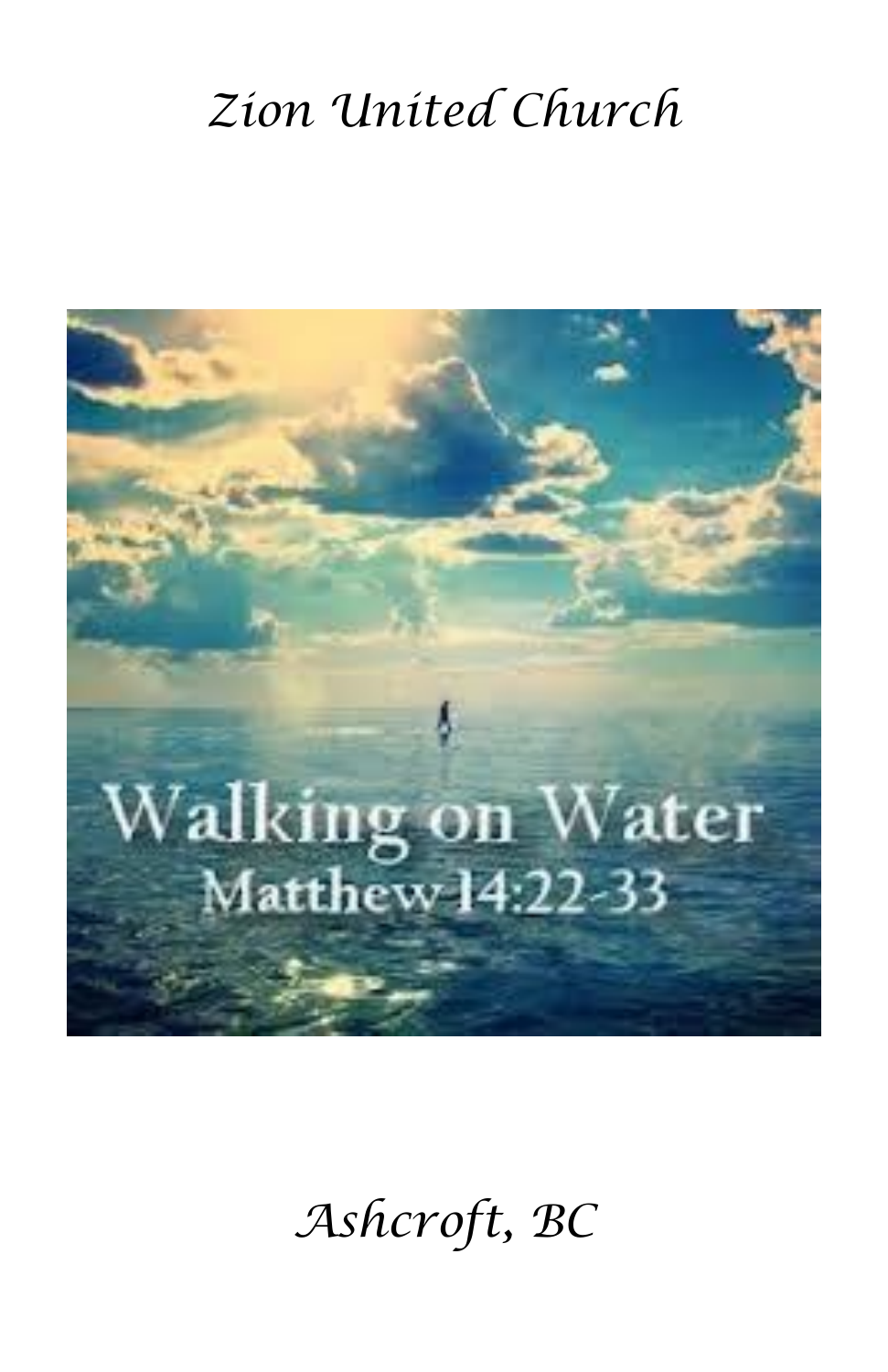### **August 10, 2014 – Pentecost 9 Lay Leader: Reta Robertson**

#### **WE PREPARE**

Music for Gathering with Reta

Welcome & Announcements

Minute for Mission

#### **WE GATHER**

Lighting of the Christ Candle: May the peace of Christ be with each of you always. **And also with you.**

Call to Worship:

We gather today to greet our God.

**We are thankful for God's love.**

We gather today to renew our faith.

**We strive to be God's faithful people.**

Let us all worship God, for today is a day of rejoicing,

**because we are truly blessed as we gather on this day that the Lord has made.**

Opening Prayer:

Comforter God, with vivid dreams and bold visions, inspire us;

with tender love towards one another, renew us;

with your Spirit, alive with colour and breath, lead us to this place.

May we speak and act authentically with one another,

that this community bears witness

to the reconciling, generous spirit of Christ. Amen.

**♫Hymn:** VU #562 *Jesus Calls Us*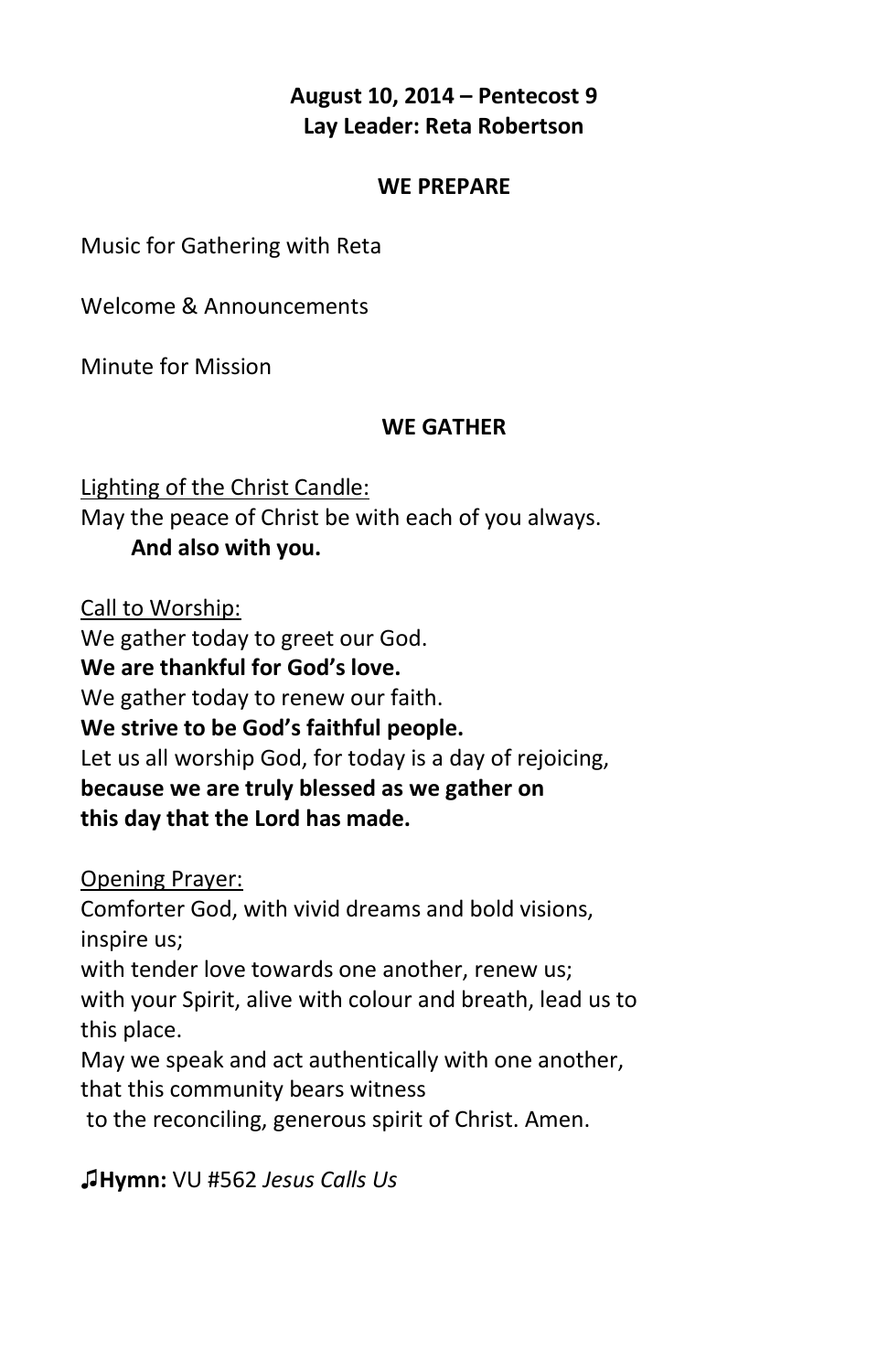#### Prayer of Confession:

**Forgiving God, we admit that too often we seek human validation, instead of validation that is most important: yours. Like Peter, who doubted because he was frightened, we sometimes doubt your presence and your love for us. We confess that we become seduced by the world's powers Instead of giving in to your humble love for us. Amen.**

Words of Affirmation: With God, the impossible is possible! Even when our hearts are closed to God, even when we cannot see the Spirit's presence in our midst; still, God is here with us, ready to catch and comfort. What a gift, indeed!

♫**Hymn:** VU #266 *Amazing Grace*

Story: *Looking Back*

♫**Hymn:** MV #28 *God of the Bible*

Prayer for Illumination:

God of the ages,

your story has been told:

by generations who sought to bear fruitful witness,

by countless men and women who sought to be faithful,

by communities who tried to live out your love.

Help us this day as we seek you in the story.

Help us this day as we seek your will for us in these stories.

Scripture Readings:

Genesis 37:1-4, 12-28 p.30 *Joseph is sold into slavery by his brothers* Psalm 105 VU #828 *Remembering Joseph* Matthew 14:22-33 p.796 *Jesus walks across stormy waters*

Reader: (holding up Bible) This is the Word of the Lord **Thanks be to God.**

Message: *Take Heart*